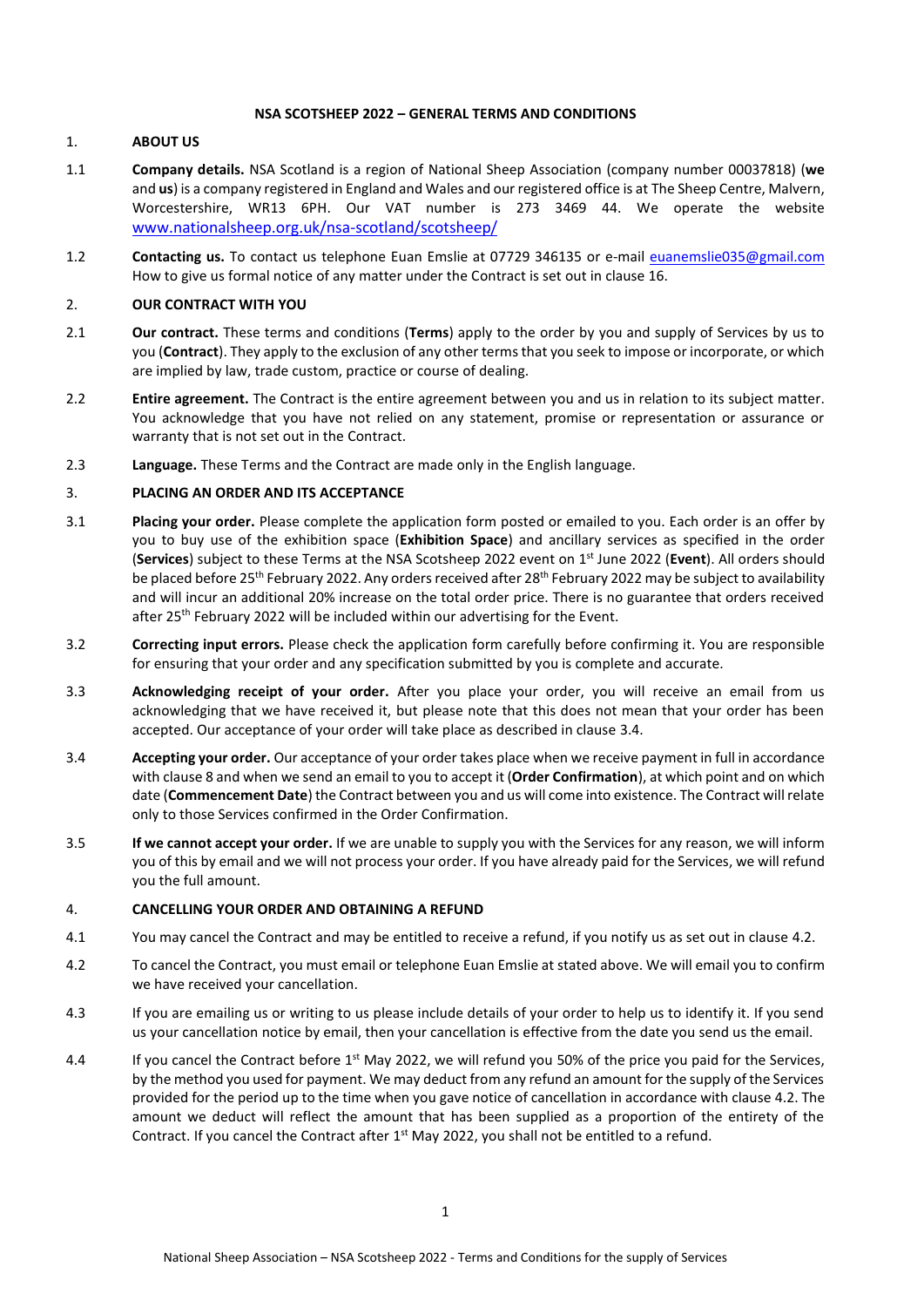# 5. **OUR SERVICES**

- <span id="page-1-3"></span>5.1 **Compliance with specification**. Subject to our right to amend the specification (see claus[e 5.2\)](#page-1-0) we will supply the Services to you in accordance with the specification for the Services appearing on our application forms at the date of your order in all material respects.
- <span id="page-1-0"></span>5.2 **Changes to specification.** We reserve the right to amend the specification of the Services if required by any applicable statutory or regulatory requirement or if the amendment will not materially affect the nature or quality of the Services, and we will notify you in advance of any such amendment.
- 5.3 **Reasonable care and skill.** We warrant to you that the Services will be provided using reasonable care and skill.

## 6. **YOUR OBLIGATIONS**

- <span id="page-1-1"></span>6.1 It is your **responsibility** to ensure that:
- 6.1.1 the terms of your order are complete and accurate;
- 6.1.2 you co-operate with us in all matters relating to the Services;
- 6.1.3 you provide us with such information, materials, certificates and insurance policies we may reasonably require in order to supply the Services, and ensure that such information is complete and accurate in all material respects;
- 6.1.4 you obtain and maintain all necessary licences, permissions, insurances and consents which may be required for the Services before the date on which the Services are to start;
- 6.1.5 you comply with all applicable laws, including health and safety laws;
- 6.1.6 no trailer shall enter or be used within the buildings unless otherwise agreed prior to the Event with us;
- 6.1.7 you inform us of your intentions of digging holes on the grass within the Exhibition Space and all ground must be completely restored;
- 6.1.8 all materials and products used within the Exhibition Space are relevant to agriculture and related industries;
- 6.1.9 you book sufficient space to provide for display material and pens of sheep, if required, and you do not encroach or obstruct in anyway on neighbouring plots and you must inform us of any stands or banners which may obstruct neighbouring plots at the time of placing your order;
- 6.1.10 no display material or stand shall exceed the booking depth or width within the Exhibition Space
- 6.1.11 all refuse and rubbish must be removed from the Exhibition Space following the Event;
- 6.1.12 no generators are brought onto the Exhibition Space unless with the prior agreement of Euan Emslie;
- 6.1.13 all materials and equipment brought onto the Exhibition Space are not dismantled or removed until 5pm on the day of the Event and all equipment shall be removed no later than 10am on Thursday 2<sup>nd</sup> June 2022;
- 6.1.14 you do not sub-let the Exhibition Space and no other person other than you shall sell or display articles of any description within the Exhibition Space;
- <span id="page-1-2"></span>6.1.15 you do not provide food or drink other than basic refreshments within the Exhibition Space;
- 6.1.16 if you are using a marque, you must provide us with a fire-resistant certificate;
- 6.1.17 no vehicles enter our marquees;
- 6.1.18 you furnish your Exhibition Space with a fire extinguisher;
- 6.1.19 Hurdles are provided by NSA if booked in advance which are 5ft in length;
- 6.1.20 If sheep are brought onto the Exhibition Space, they shall:
- 6.1.20.1 be declared as maedi visna accredited or non-maedi visna accredited at the time of placing your order and if this is not clear within your order, they will be placed in the non-maedi visna area;
- 6.1.20.2 be treated with a scab-approved product in advance of the Event;
- 6.1.20.3 be in place before 6pm on Tuesday  $31<sup>st</sup>$  May 2022 for a veterinary inspection;
- 6.1.20.4 not be allowed to enter the Exhibition Space on Wednesday 1<sup>st</sup> June 2022; and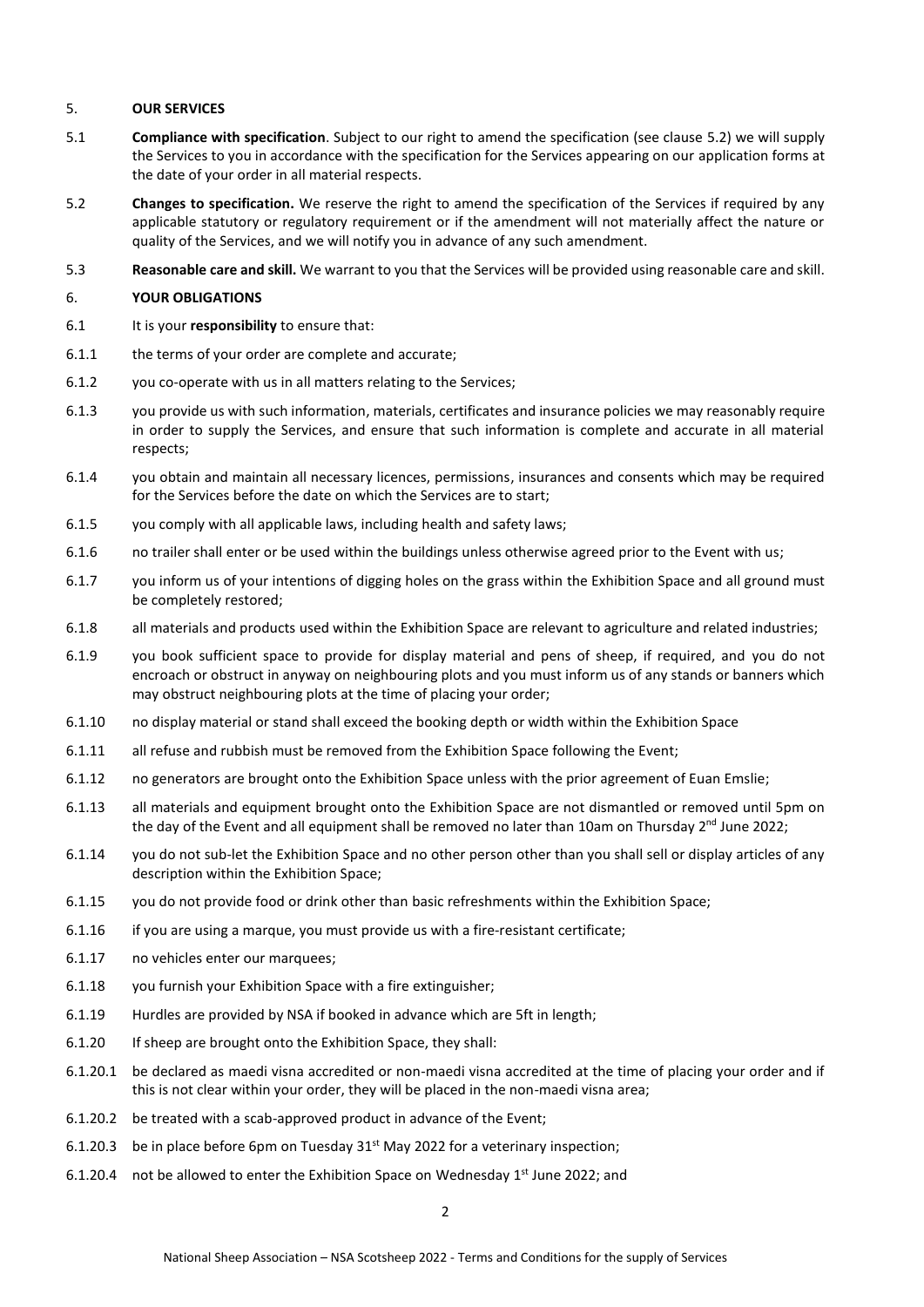- 6.1.20.5 be provided with appropriate bedding, feed and water.
- 6.2 If our ability to perform the Services is prevented or delayed by any failure by you to fulfil any obligation listed in claus[e 6.1](#page-1-1) (**Your Default**):
- 6.2.1 we will be entitled to suspend performance of the Services until you remedy Your Default, and to rely on Your Default to relieve us from the performance of the Services, in each case to the extent Your Default prevents or delays performance of the Services. In certain circumstances Your Default may entitle us to terminate the Contract under claus[e 14](#page-4-0) (Termination);
- 6.2.2 we will not be responsible for any costs or losses you sustain or incur arising directly or indirectly from our failure or delay to perform the Services; and
- 6.2.3 it will be your responsibility to reimburse us on written demand for any costs or losses we sustain or incur arising directly or indirectly from Your Default.
- 6.3 If food and drink is supplied in breach of clause [6.1.15,](#page-1-2) you shall indemnify us against all liabilities, costs, damages and losses incurred in respect to any sole catering rights we have granted to any third party.

# <span id="page-2-1"></span>7. **CHARGES**

- 7.1 In consideration of us providing the Services you must pay our charges (**Charges**) in accordance with this clause [7.](#page-2-1)
- 7.2 The Charges are the prices quoted on our application forms at the time you submit your order.
- 7.3 If you wish to change the scope of the Services after we accept your order, and we agree to such change, we will modify the Charges accordingly.
- 7.4 We use our best efforts to ensure that the prices stated for the Services are correct at the time when the relevant information was entered on the application forms. However, please see claus[e 7.8](#page-2-2) for what happens if we discover an error in the price of the Services you ordered.
- 7.5 Our Charges may change from time to time, but changes will not affect any order you have already placed.
- 7.6 All payments received from outside the United Kingdom shall be subject to a £7 handling fee in addition to any Charges.
- 7.7 Our Charges are exclusive of VAT, unless illustrated within the invoice. Where VAT is payable in respect of some or all of the Services you must pay us such additional amounts in respect of VAT, at the applicable rate, at the same time as you pay the Charges.
- <span id="page-2-2"></span>7.8 It is always possible that, despite our best efforts, some of the Services on our application forms may be incorrectly priced. Where the correct price for the Services is less than the price stated on our application forms, we will charge the lower amount and if the correct price for the Services is higher than the price stated on our application forms, we will contact you as soon as possible to inform you of this error and we will give you the option of continuing to purchase the Services at the correct price or cancelling your order. We will not process your order until we have your instructions. If we are unable to contact you using the contact details you provided during the order process, we will treat the order as cancelled and notify you in writing. However, if we mistakenly accept and process your order where a pricing error is obvious and unmistakeable and could reasonably have been recognised by you as a mispricing, we may cancel supply of the Services and refund you any sums you have paid.

# <span id="page-2-0"></span>8. **HOW TO PAY**

- 8.1 Payment for the Services is in advance. We will invoice you immediately on acceptance of your order and payment shall be in full before the due date of any invoice.
- 8.2 You can pay for the Services by cheque or bacs payment to the bank account nominated in writing by us, and time for payment shall be of the essence of this contract.
- <span id="page-2-3"></span>8.3 If you fail to make a payment under the Contract by the due date, then, without limiting our remedies under clause [14](#page-4-0) (Termination), you will have to pay interest on the overdue sum from the due date until payment of the overdue sum, whether before or after judgment. Interest under this clause [8.3](#page-2-3) will accrue each day at 4% a year above the Bank of England's base rate from time to time, but at 4% a year for any period when that base rate is below 0%.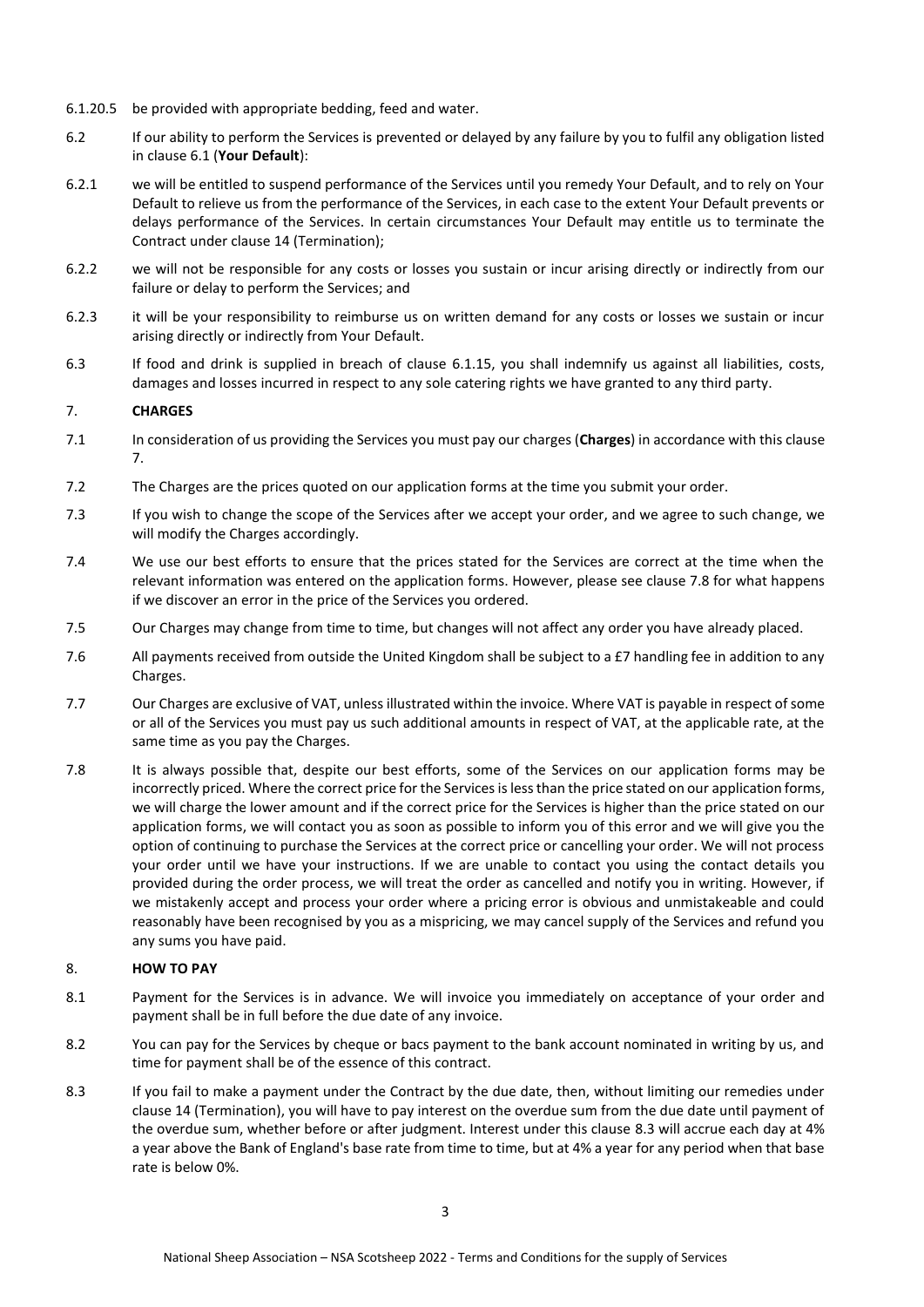8.4 We shall each pay all amounts due under the Contract in full without any set-off, counterclaim, deduction or withholding (other than any deduction or withholding of tax as required by law).

## 9. **ACCESS, TICKET ALLOCATIONS AND FACILITIES**

- 9.1 You shall be granted access to the Exhibition Space between 11am 6pm on Monday 30<sup>th</sup> May 2022 and between 9am - 7pm on Tuesday 31<sup>st</sup> May 2022. There shall be no access to the Exhibition Space with vehicles after 8am on Wednesday 1<sup>st</sup> June 2022.
- 9.2 Ticket allocations will be as set out on the application forms.
- 9.3 You shall be entitled to a supply of vehicle passes to allow access for off-loading and for parking in the exhibitor car/vehicle park. There will be no vehicle access to Exhibition Space after 8am on Wednesday 1<sup>st</sup> June 2022.
- 9.4 Additional tickets to the Event may be purchased additional to this contract via the general admissions. 3 tickets for  $£25 + VAT$ .
- 9.5 All indoor Exhibition Space will be on clean flat concrete or hardcore (should the indoor space be oversubscribed, space will be made available in marquees on grass). Outdoor Exhibition Space is available on grass and hardstanding.
- 9.6 Electricity can only be provided for indoor and outdoor stands if specified within the Services.
- 9.7 Water standpipes will be available at the Event.
- 9.8 Hurdles may be provided by us if included within the Services. These are 5ft in length.

#### 10. **INTELLECTUAL PROPERTY RIGHTS**

- 10.1 All intellectual property rights in or arising out of or in connection with the Services (other than intellectual property rights in any materials provided by you) will be owned by us.
- <span id="page-3-0"></span>10.2 We agree to grant you a fully paid-up, worldwide, non-exclusive, royalty-free licence during the term of the Contract to copy the deliverables specified in your order (excluding materials provided you) for the purpose of receiving and using the Services and such deliverables in your business. You may not sub-license, assign or otherwise transfer the rights granted in this claus[e 10.2.](#page-3-0)
- 10.3 You agree to grant us a fully paid-up, non-exclusive, royalty-free, non-transferable licence to copy and modify any materials provided by you to us for the term of the Contract for the purpose of providing the Services to you.

#### 11. **HOW WE MAY USE YOUR PERSONAL INFORMATION**

- 11.1 We will use any personal information you provide to us to:
- 11.1.1 provide the Services;
- 11.1.2 process your payment for the Services; and
- 11.1.3 inform you about similar services that we provide, but you may stop receiving these at any time by contacting us.
- 11.2 We will also use your any information you provide as part of your order and/or sponsorship for advertising on our website and printed within our Event brochure.
- 11.3 Further details of how we will process personal information are set out in [https://www.nationalsheep.org.uk/privacypolicy/.](https://www.nationalsheep.org.uk/privacypolicy/)

#### <span id="page-3-2"></span>12. **LIMITATION OF LIABILITY: YOUR ATTENTION IS PARTICULARLY DRAWN TO THIS CLAUSE.**

- 12.1 We have obtained insurance cover in respect of our own legal liability for individual claims not exceeding £10,000,000 per claim. The limits and exclusions in this clause reflect the insurance cover we have been able to arrange, and you are responsible for making your own arrangements for the insurance of any excess loss.
- <span id="page-3-1"></span>12.2 Nothing in the Contract limits any liability which cannot legally be limited, including liability for:
- 12.2.1 death or personal injury caused by negligence;
- 12.2.2 fraud or fraudulent misrepresentation; and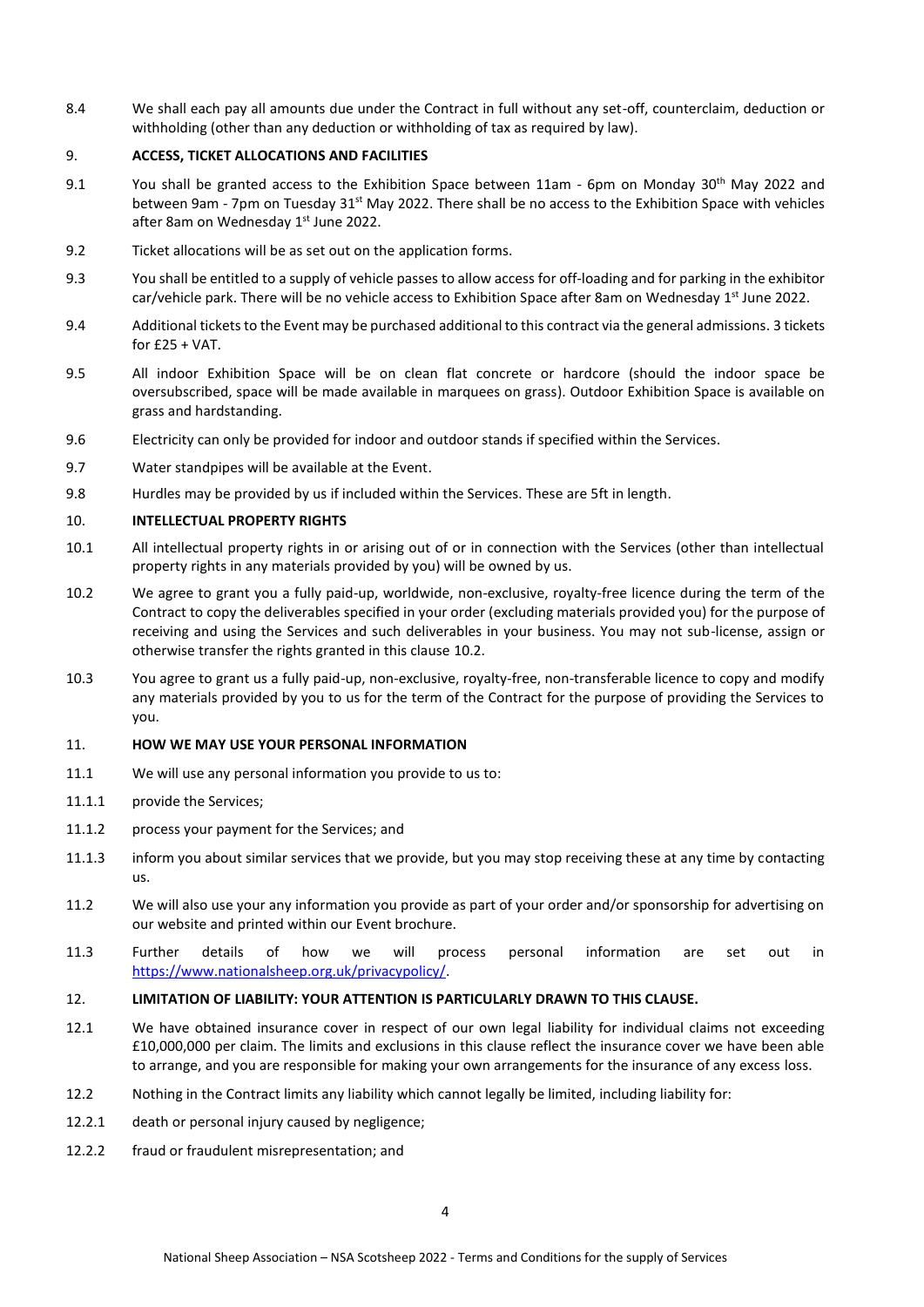- 12.2.3 breach of the terms implied by section 2 of the Supply of Goods and Services Act 1982 (title and quiet possession).
- 12.3 Subject to clause [12.2,](#page-3-1) we will not be liable to you, whether in contract, tort (including negligence), for breach of statutory duty, or otherwise, arising under or in connection with the Contract for:
- 12.3.1 loss of profits;
- 12.3.2 loss of sales or business;
- 12.3.3 loss of agreements or contracts;
- 12.3.4 loss of or damage to goodwill; and
- 12.3.5 any indirect or consequential loss.
- 12.4 Subject to clause [12.2,](#page-3-1) our total liability to you arising under or in connection with the Contract, whether in contract, tort (including negligence), breach of statutory duty, or otherwise, will be limited to the total Charges paid under the Contract.
- 12.5 We have given commitments as to compliance of the Services with the relevant specification in clause [5.1.](#page-1-3) In view of these commitments, the terms implied by sections 3, 4 and 5 of the Supply of Goods and Services Act 1982 are, to the fullest extent permitted by law, excluded from the Contract.
- 12.6 Unless you notify us that you intend to make a claim in respect of an event within the notice period, we shall have no liability for that event. The notice period for an event shall start on the day on which you became, or ought reasonably to have become, aware of the event having occurred and shall expire six months from that date. The notice must be in writing and must identify the event and the grounds for the claim in reasonable detail.
- 12.7 This claus[e 12](#page-3-2) will survive termination of the Contract.

#### <span id="page-4-2"></span>13. **CONFIDENTIALITY**

- 13.1 We each undertake that we will not at any time disclose to any person any confidential information concerning one another's business, affairs, customers, clients or suppliers, except as permitted by claus[e 13.2.](#page-4-1)
- <span id="page-4-1"></span>13.2 We each may disclose the other's confidential information:
- 13.2.1 to such of our respective employees, officers, representatives, subcontractors or advisers who need to know such information for the purposes of exercising our respective rights or carrying out our respective obligations under the Contract. We will each ensure that such employees, officers, representatives, subcontractors or advisers comply with this claus[e 13;](#page-4-2) and
- 13.2.2 as may be required by law, a court of competent jurisdiction or any governmental or regulatory authority.
- 13.3 Each of us may only use the other's confidential information for the purpose of fulfilling our respective obligations under the Contract.

## <span id="page-4-0"></span>14. **TERMINATION**

- 14.1 Without limiting any of our other rights, we may suspend the performance of the Services, or terminate the Contract with immediate effect by giving written notice to you if:
- 14.1.1 you commit a material breach of any term of the Contract and (if such a breach is remediable) fail to remedy that breach within seven days of you being notified in writing to do so;
- 14.1.2 you fail to pay any amount due under the Contract on the due date for payment;
- 14.1.3 you take any step or action in connection with you entering administration, provisional liquidation or any composition or arrangement with your creditors (other than in relation to a solvent restructuring), being wound up (whether voluntarily or by order of the court, unless for the purpose of a solvent restructuring), having a receiver appointed to any of your assets or ceasing to carry on business;
- 14.1.4 you suspend, threaten to suspend, cease or threaten to cease to carry on all or a substantial part of your business; or
- 14.1.5 your financial position deteriorates to such an extent that in our opinion your capability to adequately fulfil your obligations under the Contract has been placed in jeopardy.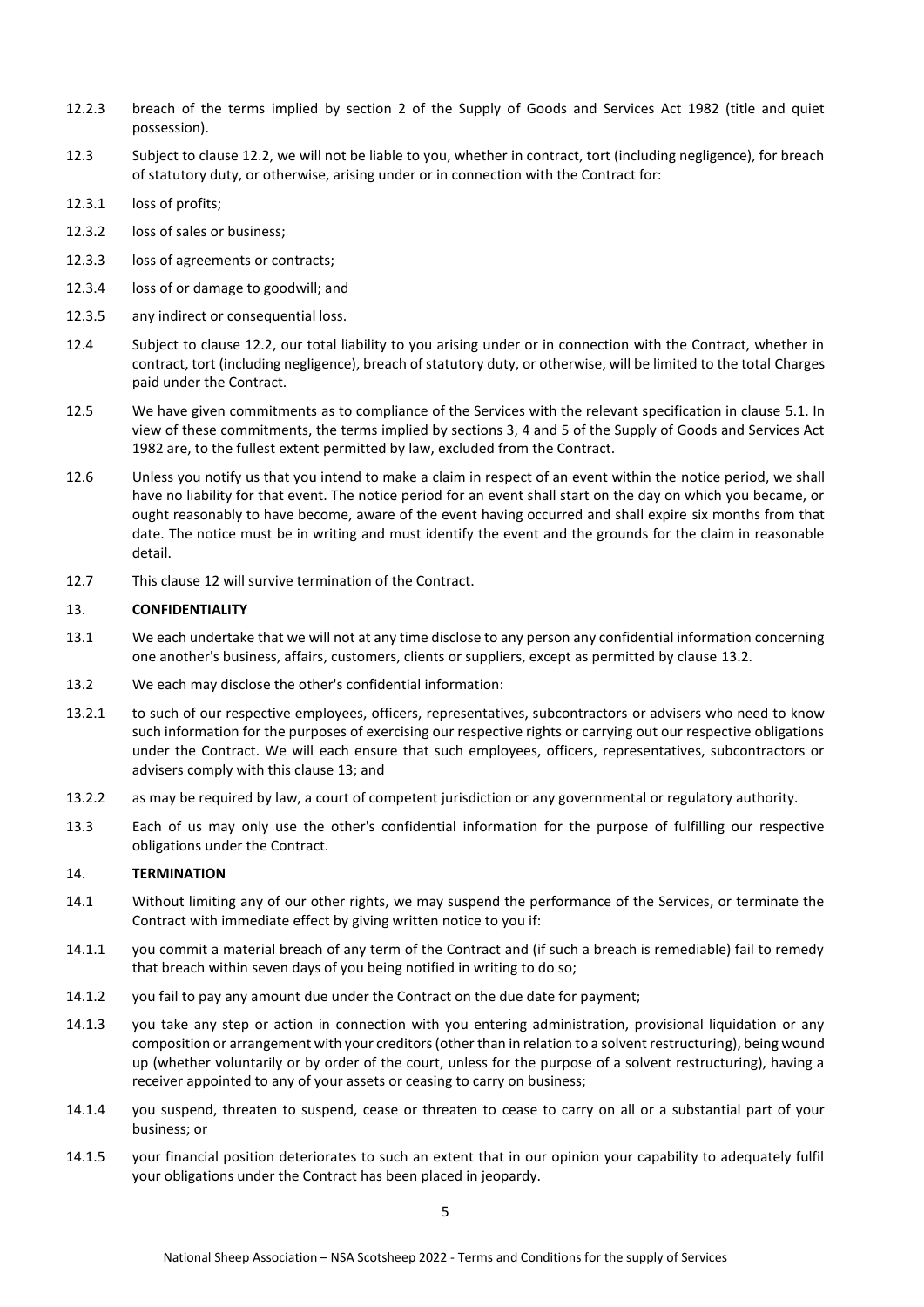- 14.2 Termination of the Contract will not affect your or our rights and remedies that have accrued as at termination.
- 14.3 Any provision of the Contract that expressly or by implication is intended to come into or continue in force on or after termination will remain in full force and effect.

## 15. **EVENTS OUTSIDE OUR CONTROL**

- 15.1 We will not be liable or responsible for any failure to perform, or delay in performance of, any of our obligations under the Contract that is caused by any act or event beyond our reasonable control (Event Outside Our Control).
- 15.2 If an Event Outside Our Control takes place that affects the performance of our obligations under the Contract:
- 15.2.1 we will contact you as soon as reasonably possible to notify you; and
- 15.2.2 our obligations under the Contract will be suspended and the time for performance of our obligations will be extended for the duration of the Event Outside Our Control. We will arrange a new date for performance of the Services with you after the Event Outside Our Control is over.
- 15.3 You may cancel the Contract affected by an Event Outside Our Control which has continued for more than seven days. To cancel please contact us. If you opt to cancel we will refund the price you have paid, less the charges reasonably and actually incurred us by in performing the Services up to the date of the occurrence of the Event Outside Our Control.

## <span id="page-5-0"></span>16. **COMMUNICATIONS BETWEEN US**

- 16.1 When we refer to "in writing" in these Terms, this includes email.
- 16.2 Any notice or other communication given under or in connection with the Contract must be in writing and be delivered personally, sent by pre-paid first-class post or other next working day delivery service, or email.
- 16.3 A notice or other communication is deemed to have been received:
- 16.3.1 if delivered personally, on signature of a delivery receipt or at the time the notice is left at the proper address;
- 16.3.2 if sent by pre-paid first-class post or other next working day delivery service, at 9.00 am on the second working day after posting; or
- 16.3.3 if sent by email, at 9.00 am the next working day after transmission.
- 16.4 In proving the service of any notice, it will be sufficient to prove, in the case of a letter, that such letter was properly addressed, stamped and placed in the post and, in the case of an email, that such email was sent to the specified email address of the addressee.
- 16.5 The provisions of this clause will not apply to the service of any proceedings or other documents in any legal action.

# 17. **GENERAL**

# 17.1 **ASSIGNMENT AND TRANSFER.**

- 17.1.1 We may assign or transfer our rights and obligations under the Contract to another entity but will always notify you by posting on this webpage if this happens.
- 17.1.2 You may only assign or transfer your rights or your obligations under the Contract to another person if we agree in writing.
- 17.2 **Variation**. Any variation of the Contract only has effect if it is in writing and signed by you and us (or our respective authorised representatives).
- 17.3 **Waiver**. If we do not insist that you perform any of your obligations under the Contract, or if we do not enforce our rights against you, or if we delay in doing so, that will not mean that we have waived our rights against you or that you do not have to comply with those obligations. If we do waive any rights, we will only do so in writing, and that will not mean that we will automatically waive any right related to any later default by you.
- 17.4 **Severance**. Each paragraph of these Terms operates separately. If any court or relevant authority decides that any of them is unlawful or unenforceable, the remaining paragraphs will remain in full force and effect.
- 17.5 **Third party rights**. The Contract is between you and us. No other person has any rights to enforce any of its terms.